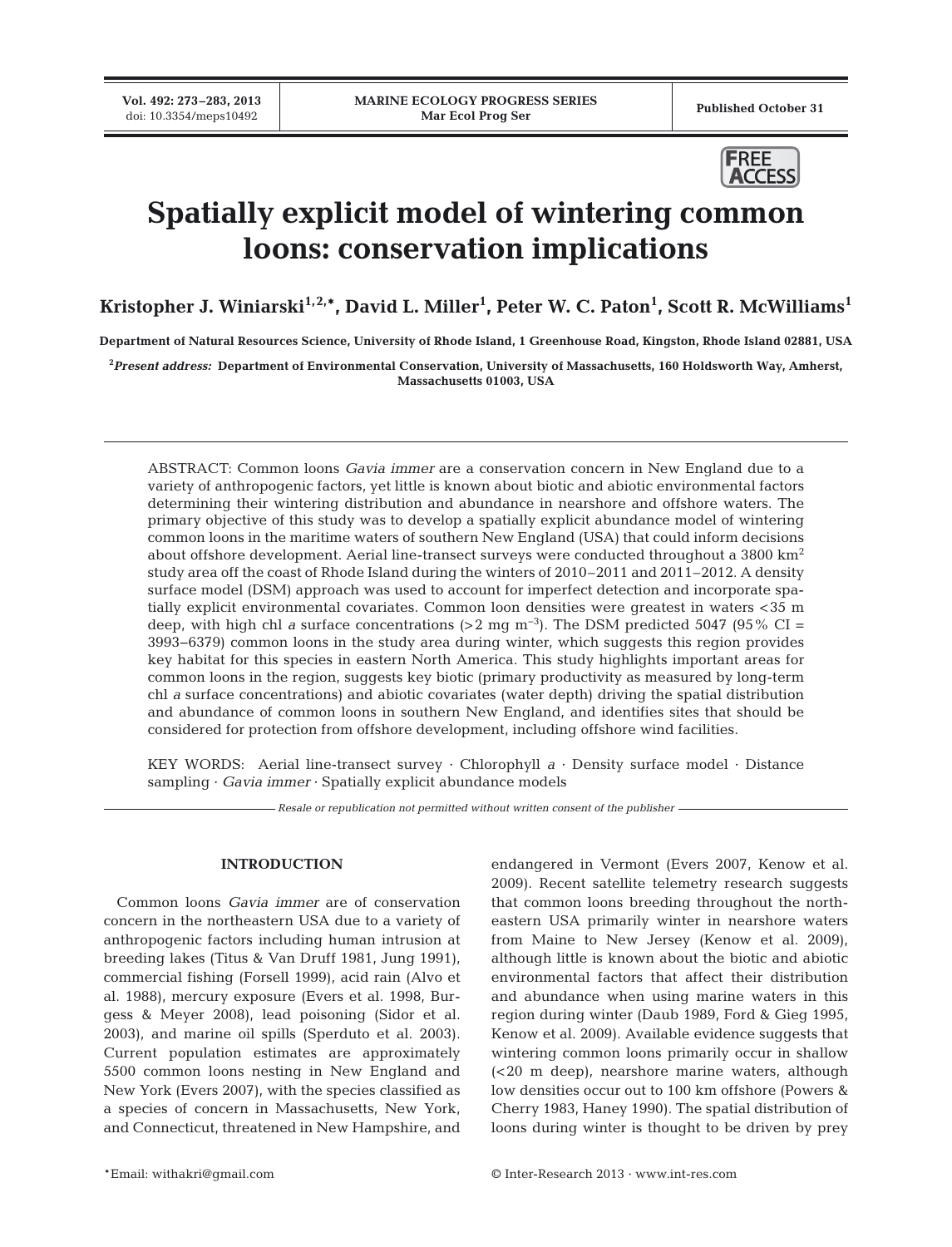availability (Evers 2007), which appears to be influenced by water clarity (McIntyre 1978, Thompson & Price 2006), water depth (Daub 1989, Kenow et al. 2009), and tidal regime (McIntyre 1978, Daub 1989).

Due to the likely development of large-scale offshore wind energy developments (OWEDs) in the waters of southern New England within the next decade, there is a pressing need to understand the environmental factors driving the distribution and abundance of common loons and other marine vertebrates in the region. Loons are especially sensitive to OWED, as well as to shipping and helicopter traffic (Petersen et al. 2006, Schwemmer et al. 2011, Furness et al. 2013, Langston 2013). Thus, gathering accurate information on the spatial patterns of common loons is essential for siting of OWEDs in maritime waters of the northeastern USA to minimize risk to extant common loon populations (Fox et al. 2006, Langston 2013).

Our primary objective was to develop a spatially explicit abundance model of wintering common loons in the maritime waters of southern New England. We used this model to identify sites that supported high densities of common loons and thus should be considered for protection from development of OWEDs. We built a density surface model (DSM; Hedley & Buckland 2004) using data from aerial line transect surveys to provide a spatially explicit estimate of the density of common loons during winter off the coast of Rhode Island. DSMs consist of a spatial model of counts of animals, with the counts adjusted for imperfect observer detectability. We explored the relationships between common loon distribution and abundance and multiple spatially explicit environmental covariates including latitude, longitude, closest distance to coast, water depth, sediment median grain size, bottom roughness and multiple metrics of remotely sensed chlorophyll *a* (chl *a)*. Several of these environmental covariates relate to the distribution and abundance of other species of marine birds (Louzao et al. 2009, Tremblay et al. 2009, Suryan et al. 2012, Watson et al. 2013), which allowed us to determine whether these covariates relate to spatial patterns of common loons using marine waters in the Northwest Atlantic.

#### **MATERIALS AND METHODS**

#### **Study area**

Surveys were conducted in the Rhode Island Ocean Special Area Management Plan (OSAMP) study area (http://seagrant.gso.uri.edu/oceansamp/), which encompassed approximately 3800 km<sup>2</sup> in Rhode Island Sound, Block Island Sound, and portions of the Inner Continental Shelf, an area currently under consideration for multiple OWEDs (Fig. 1; Winiarski et al. 2011). Mean (±SD) water depth in the study area was  $34.9 \pm 9.9$  m, with approximately 8% of the area <20 m deep and 86% between 20 and 50 m deep (Fig. 1d).

#### **Aerial-based line transect surveys**

Following protocols developed by Camphuysen et al. (2004), aerial line transects were conducted to survey common loons throughout this study area. Approximately 3 aerial surveys per month were conducted, from 1 December to 28 February in 2010–2011 and 2011–2012 for a total of 14 aerial surveys. Although our surveys were restricted to the daytime, Kenow et al. (2009) found that satellitetagged common loons had relatively small home ranges on their wintering grounds; thus we assumed their locations during daytime and nighttime were similar. All aerial surveys occurred around midday (usually between 10:00 and 15:00 h) on 24 transect lines, oriented perpendicular to the coast and spaced 3 km apart, with a mean  $(\pm SD)$  transect length of 46.3 ± 12.3 km (min.−max. = 7.8−58.0 km) (Fig. 1f). Locations of the 24 transects were determined using the survey design tool in Distance 6.1 which randomly placed a grid of transect lines over the study area (Thomas et al. 2010). Each transect line was surveyed once per month, with 8 transect lines (every third transect) sampled during each aerial survey. We conducted all aerial surveys from a twin-engine Cessna Skymaster aircraft that flew at an altitude of 76 m above mean sea level at a constant speed of 160 km  $h^{-1}$ , when wind speed was less than 35 km  $h^{-1}$  or waves were <1.2 m tall. Two observers on each survey flight were located behind the pilot and co-pilot seats (one on each side of the plane), and each observer recorded all birds observed on their side of the plane within 3 distance bins out to 1000 m (Bin A = 44−163 m [note: we could not see underneath the plane from 0 to 44 m], Bin B =  $164-432$  m, Bin C = 433-1000 m; Camphuysen et al. 2004). A clinometer was used to mark set angles with black tape on the aircraft's wing struts delineating the 3 distance bins. Observers used their unaided eyes to detect individuals or flocks, identifying species when possible or to an avian guild (e.g. unidentified loon species) when necessary. Loons were recorded as either on the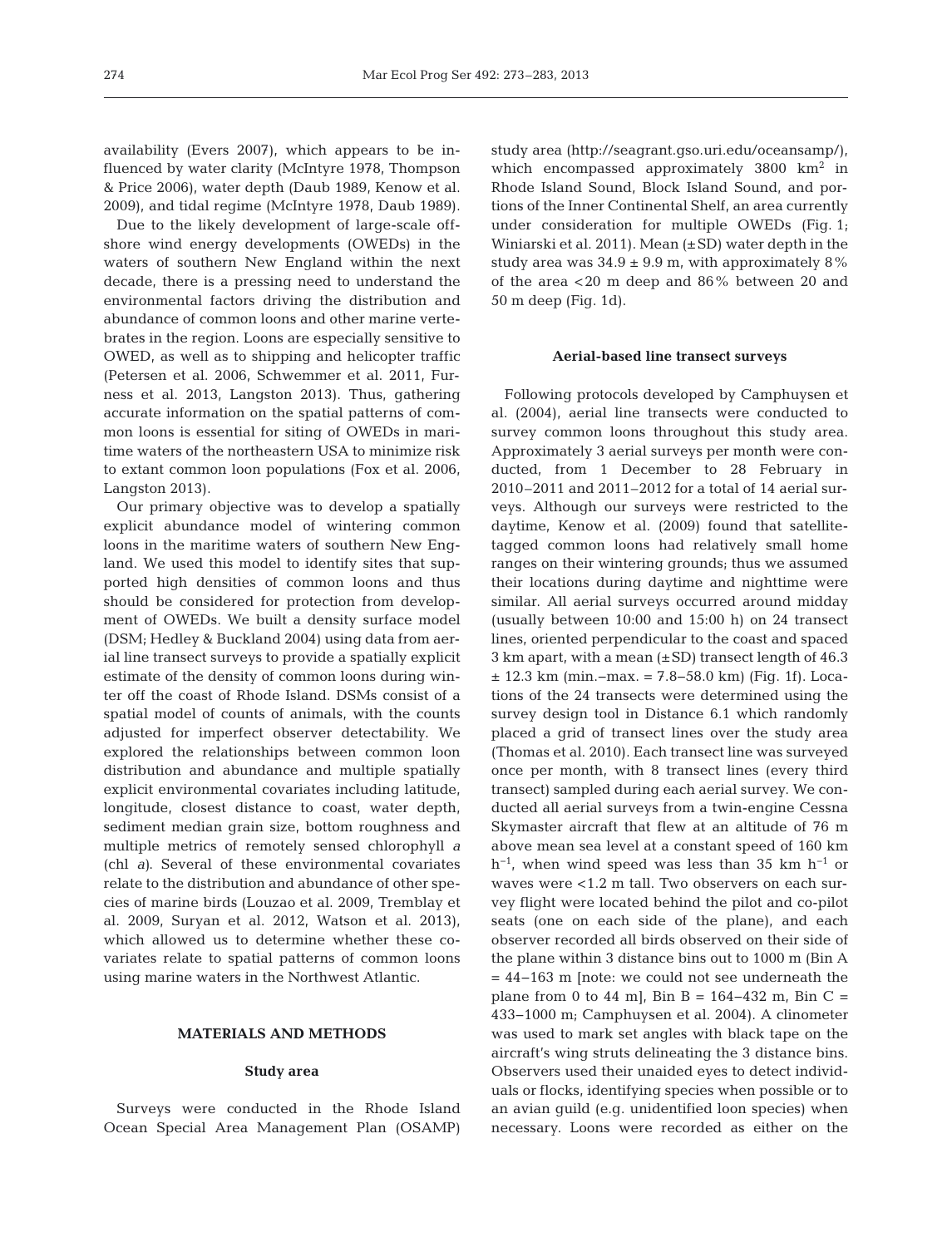

Fig. 1. Spatial distribution of environmental covariates included in overall model selection: (a) geometric mean of chlorophyll *a* (chl *a*) surface concentration from 2002–2012 (*gchl\_long*), (b) geometric mean of chl *a* surface concentration for winters 2010–2011 and 2011–2012 (*gchl\_winter*), (c) frequency of chl *a* peaks index (FCPI) from 2002−2012 (*fcpi*; Suryan et al. 2012), (d) water depth (*depthm*), (e) distance to coast (*distancelandkm*). (f) Raw observations of common loon *Gavia immer* from aerial line transect surveys. Black line: coast (Block Island, RI, located near the middle of the study area, mainland RI to the north and Long Island, NY, to the west)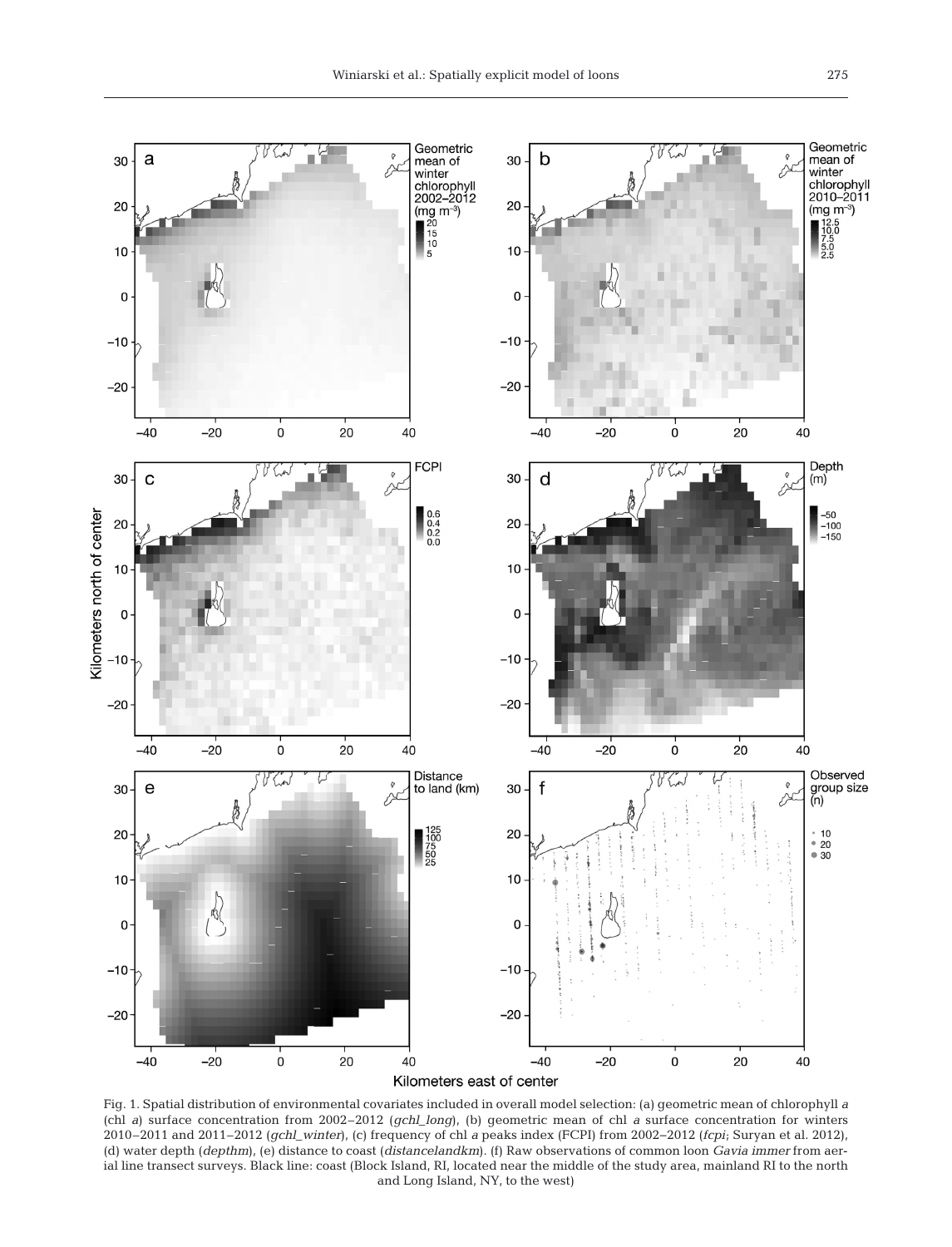water or in flight. Observers recorded common loon sightings to the nearest second on a digital voice recorder. Each observer had a digital stopwatch that was synchronized with a global positioning system (GPS; Garmin model No. 496) that recorded the aircraft's position every 2 s. Due to the orientation of the transect lines and the sun, glare affected observer's detection rates of loons on sunny days when conducting surveys from north to south along transect lines; if glare compromised detection rates on one side of the plane, then that surveyor ceased collecting data.

#### **Density surface modeling**

We used data from aerial line-transect surveys to build a density surface model that estimated the distribution and abundance of common loons during winter in our study area. Development of the DSM proceeded in 2 steps: (1) abundances were estimated from line transect data using distance sampling methods (Buckland et al. 2001), then (2) a generalized additive model (GAM; e.g. Wood 2006) was fitted to those abundances with explanatory variables provided by spatially referenced environmental covariates. These abundances were calculated per *segment* by subdividing transects into contiguous, 2270 m long segments. Length of segments was determined by the spatial scale of the modeled environmental covariates. Since <5% of detections were of loons in flight that were assumed to not be actively foraging, only detections of common loons on the water were analyzed so that the spatial model indicated where common loons were most likely for aging.

Fitting a detection function. To estimate loon abundance for each segment, a detection function was fitted to all common loon detections using standard distance sampling methodology for binned data (Buckland et al. 2001, 2004). In contrast to striptransect surveys where detection probability is assumed to be 1, detection function models assume all loons were detected at zero distance from the transect line, with detectability decreasing with in creasing distance from observer. Both half-normal and hazard-rate detection functions were fitted to the full line-transect data that combined all segments. Group size and observer identity were available as covariates to be used in the detection function. When covariates were not included in the detection function, cosine adjustment terms were added to the models, as well as Hermite polynomials (for the halfnormal detection function) and simple polynomials

(for the hazard-rate detection function). Akaike's Information Criteria (AIC) was used to select among candidate detection functions. All analyses were performed using the 'Distance' package version 0.7.1 (Miller 2012) for R version 3.0.1 (R Development Core Team 2012).

The estimated number of individuals (ñ) in segment *j* was given by

$$
\hat{n}_j = \sum_{r_{j=1}}^{R_j} \frac{s_{r_j}}{\hat{p}} \tag{1}
$$

if there were  $R_i$  observations in segment *j* and the flock size of flock  $r_j$  was  $s_{rj}$ . The probability of detection was denoted  $\hat{p}$  and was calculated by integrating the detection function over the observation window (44 to 1000 m) and dividing through by this interval, the *truncation distance* (956 m); see Buckland et al. (2001) for further details. Truncation was chosen so that all observations could be included in the analysis.

**Availability bias.** Diving birds, such as common loons, are not always available at the surface of the water to be counted. In order to correct for individuals that were unavailable for detection when diving underwater, counts of common loons were divided per segment by the proportion of time that common loons were available, thus appropriately inflating the estimated counts. Using data from Ford & Gieg (1995), who recorded the percentage of time common loons spent underwater when wintering off the coast of Rhode Island, common loons in waters >5.5 m were assumed to be available for detection on average 70% of the time.

**Environmental covariates.** Due to an absence of spatial data of known common loon prey, including small demersal fish, flounder, crabs and lobsters (Creaser et al. 1993, Evers 2007), we used 6 abiotic (latitude, longitude, closest distance to coast, water depth, sediment median grain size, bottom roughness) and 3 biotic factors (derived metrics of remotely sensed chl *a)* in the model as proxies for loon prey and prey abundance.

*Abiotic variables:* Northing *(y)* and easting *(x)* were calculated as distances (km) from the center of the region of interest (41.17°N, 71.34° W) using the spherical law of cosines, which assumes the Earth is a sphere with radius 6371 km (Fig. 1). Sediment median grain size *(phimedian*; Reid et al. 2005) was obtained from the National Oceanic and Atmospheric Administration (NOAA) Geophysical Data Center (www.ngdc.noaa.gov). Bottom roughness *(roughness*; Lafrance et al. 2010) was calculated as the standard deviation (SD) of bottom slope within a search radius of 1000 m and a moving window algo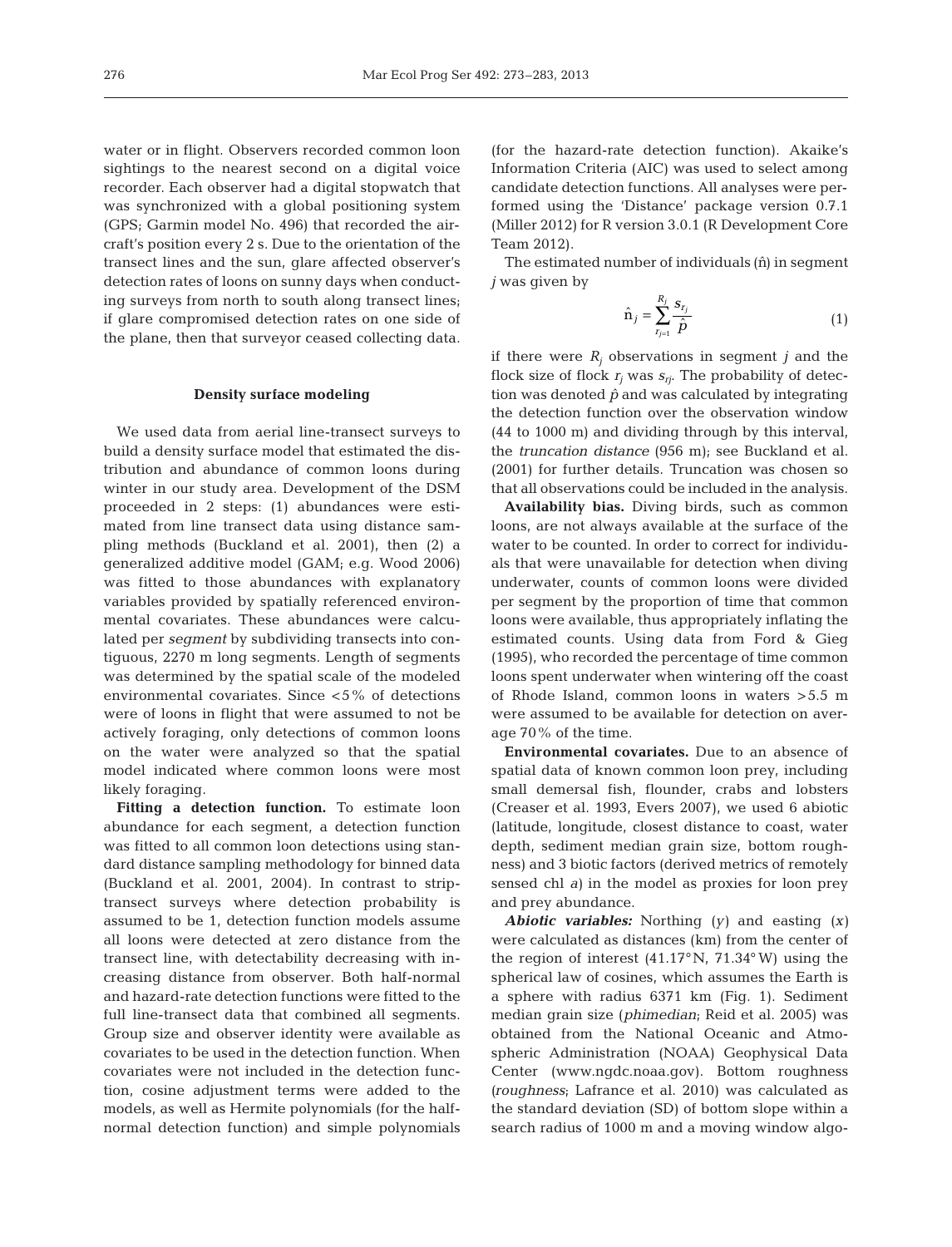rithm using the slope tool in ArcGIS 10.0. Water depth (m; *depthm)* was obtained from the NOAA Coastal Relief Model (www.ngdc.noaa.gov/mgg/ coastal/ crm. html).

*Biotic variables:* Assuming high densities of common loon prey would be found in areas of high primary productivity, we included 3 different measures of chl *a* surface concentration (mg m−3), which were calculated from chl *a* concentration obtained with the Aqua MODIS satellite (NOAA Environmental Re search Division's Data Access Program; http://coastwatch.pfeg.noaa.gov/erddap/index.html): geometric mean of chl *a* surface concentration for winters 2010–2011 and 2011–2012 *(gchl\_winter*); 10 yr geometric mean (2002−2012) of chl *a* surface concentration *(gchl\_long*, based on the monthly average); and the frequency of chl *a* peaks index (FCPI) *(fcpi*; Suryan et al. 2012) based on the 10-yr (2002−2012) geometric mean (Fig. 1a−c). The FCPI (Suryan et al. 2012) provided a measure of long-term deviation from the temporal trend in the chl *a* surface concentration level at each measurement location. The FCPI was calculated in 3 steps, following Suryan et al. (2012): (1) *z*-score-standardising the monthly logarithm of chl *a* surface concentration, (2) fitting a model of monthly trends over the whole region (including yearly and monthly cyclic trends), and (3) calculating the proportion of time that the value of chl *a* surface concentration at a given location had a positive anomaly >1 SD from the model (for details, see the Supplement at www.int-res.com/articles/ suppl/m492p273\_supp.pdf). Using these 3 measures of chl *a* surface concentration, we investigated which metric would be more useful in predicting the distribution and abundance of common loons in our study area. This allowed us to test a hypothesis proposed by Suryan et al. (2012) that the FCPI was not as useful as mean-based chl *a* surface concentration for predicting the distribution and abundance of a coastal marine bird species.

**Smooth terms.** The basis functions used for the smooth terms in the model were thin plate regression splines (Wood 2003). The maximum basis size controlled the maximum complexity of the smooth terms; since the smooth terms were penalized, only the maximum basis size needed to be set and the penalty reduced the complexity of the smooth terms to an appropriate level whilst maintaining a good fit (Wood 2006, Section 4.1.7). The maximum basis size was set to 10 for univariate smooth terms and 18 for bivariate smooth terms.

**Fitting.** Models were fitted using the 'dsm' package for R (Miller 2013). Smoothness selection for the smooth terms in the model was performed via restricted maximum likelihood (REML; Wood 2011). REML was preferable to generalized cross validation/ unbiased risk estimator-based estimation be cause REML tends to have a more pronounced optima (Wood 2011). When models contain highly correlated covariates, REML was more likely to find an optimal degree of smoothing. For example, water depth was effectively a smooth function of location and could therefore cause issues during model fitting.

**Model selection.** The estimated number of common loons in segment *j* was modeled as a sum of smooth functions of the  $k$  explanatory variables  $(z_{ik})$ using a GAM with the general formulation:

$$
E[\hat{n}_j] = \exp[\log(a_j) + \beta + \sum_{k=1}^{K} f_k(z_{jk})]
$$
 (2)

where  $\hat{n}_i$  ~ NegativeBinomial(θ), *E* indicates expectation, *aj* is an offset (the area of the segment, taking into account 1- or 2-sided transects),  $β$  is an intercept and  $f_k$  are smooths of the  $K$  explanatory variables. The  $\theta$  parameter of the negative binomial distribution was estimated during model fitting (see the Supplement).

The 'base' model included the 3 chl *a* surface concentration metrics and all the abiotic variables as univariate smooths as well as a bivariate smooth of spatial location. Covariate selection then proceeded via 2 mechanisms: (1) an extra penalty for each smooth which allowed smooth terms to be completely removed from the model during fitting (Wood 2006, Section 4.1.6; Wood 2011), and (2) approximate pvalues to select which smooth terms were significant. Once models had been fitted, the residuals were checked for spatial autocorrelation by inspecting the correlogram, which showed the behavior of the correlation between segments at a series of lags.

Abundance estimation. Once a model was selected, abundance was predicted over the entire study area using a spatially referenced grid of  $920 \times 2 \text{ km}^2$ predictive cells. Summing over the predicted values for all grid cells resulted in an estimate of abundance over the whole study area.

**Variance estimation.** The variance of abundance in each grid cell and the overall abundance estimate were obtained by the variance propagation method of Williams et al. (2011). This method incorporates uncertainty from the estimation of the detection function parameters as well as from the GAM by fitting a second model (used only for variance calculations). The coefficient of variation for each prediction grid cell was calculated and plotted over the study area to illustrate the uncertainty in our DSM.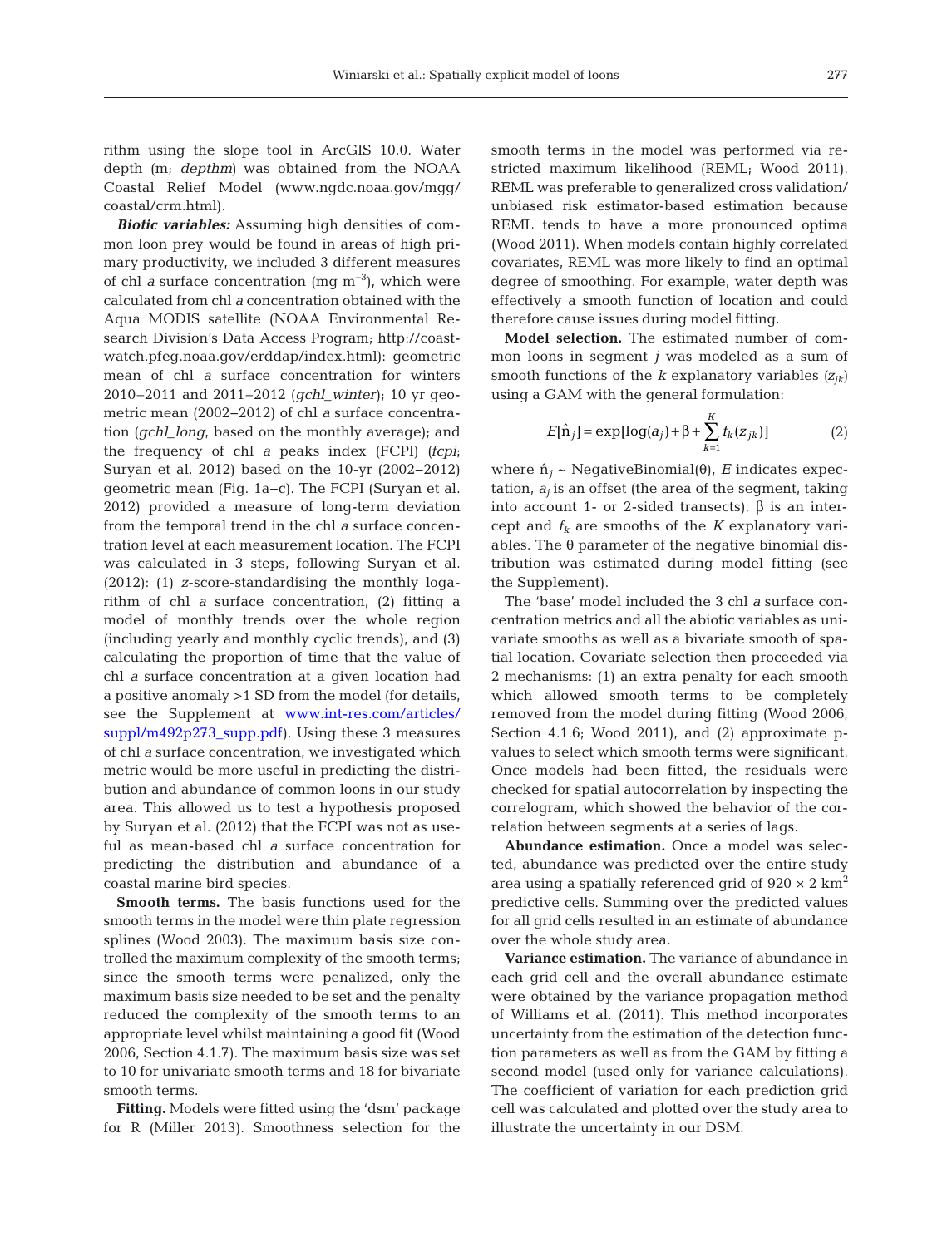Fig. 2. *Gavia immer*. Distribution of perpendicular detection distances of all common loons observed on the water during aerial-based line transect surveys with the fitted (hazardrate) detection function (line) overlaid onto the scaled perpendicular distance distribution. Boxes: observation bins (see 'Aerial-based transect surveys')

Distance (m)

600

800

1000

400

## **RESULTS**

There was a total of 951 common loon detections during the winters of 2010–2011 and 2011–2012. The majority of detections, 733 (77%), were of solitary loons, with flocks of up to 30 loons accounting for the remainder of detections. The 24 survey transects were segregated into 495 segments of length 2270 m, which produced a total of 2019 sample occasions (transects were surveyed multiple times, but sometimes one side could not be surveyed). Of these segments, 506 (25%) contained loons, with a maximum estimate of 88.6 loons in a segment.

### **Detection function**

A hazard-rate detection function with no covariates was selected (Fig. 2). Including flock size (as a continuous variable) and/or observer covariates (as a factor) in the scale parameter of the detection function changed the AIC by <2, so the detection function was modelled without covariates (see the Supplement). Half-normal models were significantly poorer models (i.e. >19 point difference in AIC terms to the next best hazard-rate model). Adjustment terms for the detection function were never selected by AIC. Further details of the detection function model selection



Fig. 3. *Gavia immer*. (a) Fitted density surface model of wintering common loons ( $\hat{n}$ : ind. km<sup>-2</sup>) over the 3800 km<sup>2</sup> Rhode Island Ocean Special Area Management Plan study area. Darker colors indicate higher densities of common loons in nearshore and in shallow waters. (b) Plot of the coefficient of variation (CV) of common loon densities for the predicted surface showing the uncertainty in the predictions. Darker colors indicate higher model uncertainty. Further details in Fig. 1

procedure are given in the Supplement. Detection probability was relatively low ( $p \approx 0.2$ ; see Fig. 2) in observation Bin B (164−432 m) and close to zero in Bin C (433−1000 m).

#### **Density surface model**

The final DSM included smooth terms of mean chl *a* surface concentration from 2002−2012 (i.e. long- term geometric mean chl *a)*, water depth and

 $1.0$ 

 $0.8$ 

 $0.6$ 

 $0.4$ 

 $0.2$ 

 $0.0$ 

200

Detection probability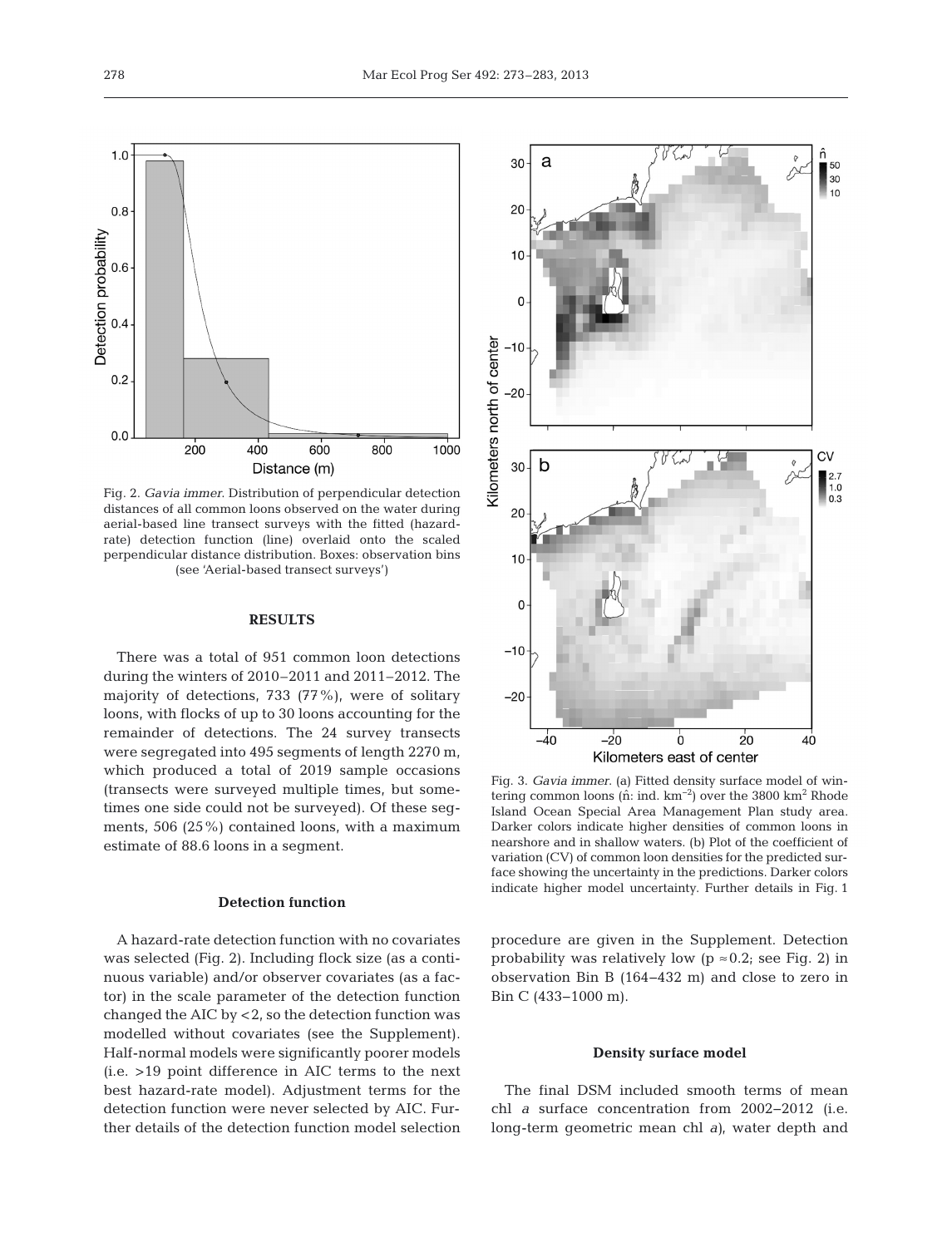

Fig. 4. Smooth functions for the factors included in the best model of wintering common loons *Gavia immer*: (a) geometric mean of chl *a* surface concentration from 2002−2012, (b) water depth, (c) latitude. Gray shading: approximate 95% confidence intervals

latitude *(y)*. The model estimated that the highest densities of common loons occurred in areas with water depths <35 m, high chl *a* concentrations  $(>2 \text{ mg m}^{-3})$  and in the western portion of our study area surrounding Block Island (Fig. 3). These relationships can also be seen in the smooth plots of chl *a* surface concentration (Fig. 4a) and latitude (Fig. 4c). The estimated abundance over the study area during winter was  $5048$  common loons (CV = 0.12; 95 % CI = 3993−6379). A plot of the CVs for each prediction cell illustrated that there was higher uncertainty in abundance estimates nearer the coast (Fig. 3b).

## **Model checking**

We performed a number of checks to ensure that our final model performed well and was insensitive to assumptions made in the modeling process (see the Supplement). First, the 4 best-performing detection functions (all hazard-rate, one without covariates, and 3 with the combinations of observer and group size) were used in the DSM and the results compared. In each case, the same environmental covariates were selected and the resulting smooth functions were almost identical. The selected model had both the highest adjusted- $R^2$  (0.129) and highest percentage deviance explained (37.7%). To ensure that there was a check for unmodelled spatial autocorrelation, correlations between segment residuals were calculated only within a given transect at various lags and displayed as a correlogram, which showed a small amount of residual correlation (Fig. 5). To check that the high correlation between the chl *a* metrics was not affecting the model fit, the model was refitted with the long-term chl *a* metric removed. This led to a model that selected neither of

the other chl *a* measures. Aside from the negative binomial distribution, both Tweedie and quasi-Poisson distributions were investigated as potential response distributions but neither yielded satisfactory residual plots. The availability bias correction was tested by varying the value from 0.5 up to 1 (no bias), which yielded predicted abundances that were within the confidence interval of the final model (bias correction  $= 0.7$ ) for values between 0.6 and 0.8. Further details of sensitivity analyses (along with the code used to fit the models) are given in the Supplement.



Fig. 5. Correlation of the residuals between segments of given lags. Lag 0 is the correlation between a segment and itself, Lag 1 between a segment and its immediate neighbours (i.e. segments that touch), Lag 2 between a segment and the segment one segment away, and so on. Correlations are only calculated within a given transect. The plot shows a small amount of unmodelled correlation in the residuals. Dotted lines: 95% confidence interval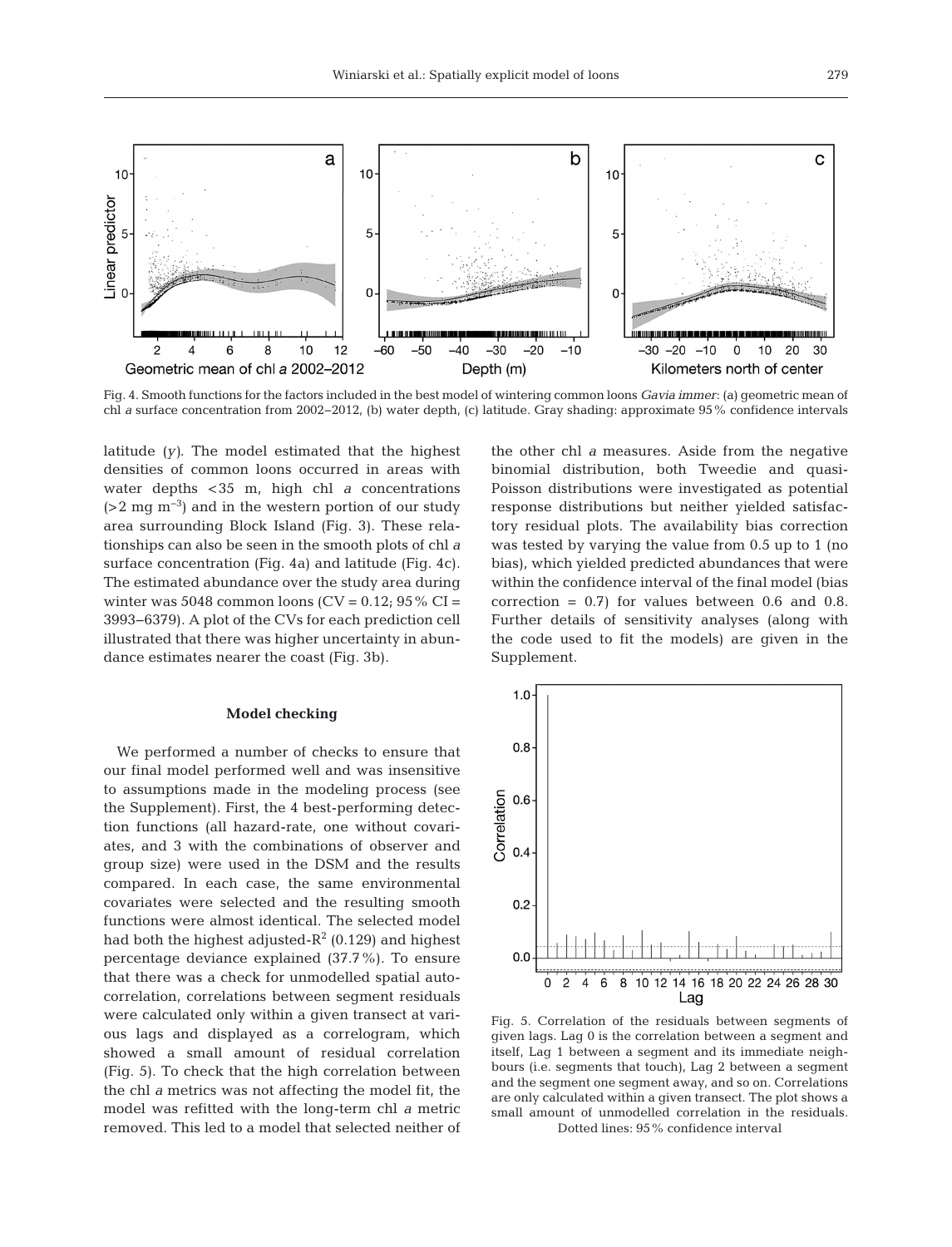# **DISCUSSION**

Common loons in our study area in southern New England were abundant during the winter months and found in the greatest densities in waters that were <35 m and that had high long-term chl *a* surface concentrations  $(>2 \text{ mg m}^{-3})$ ; these are presumably areas of consistently high primary productivity that support high densities of common loon prey. Our DSM accounted for imperfect detectability and provided a robust and flexible model-based approach for predicting the distribution and abundance of common loons, although predictive marine bird models could be improved with better data on (1) spatial distribution and abundance of marine bird prey species, and (2) longer-term systematic marine bird survey data. This type of spatially explicit model, which uses aerial line-transect data and incorporates relevant biotic and abiotic covariates, should be used by biologists, regulators and developers to inform their decisions about proper siting of offshore development, including OWEDs, and to provide better assessments of impacts of marine development on common loons and other marine birds.

# **Environmental covariates predicting common loon distribution and abundance**

Our common loon DSM highlights key abiotic and biotic environmental drivers associated with the distribution and abundance of common loons that are mostly consistent with previous studies, although the model that we developed is the first to demonstrate that chl *a* surface concentration is a key biotic variable driving common loon distribution on their wintering grounds. Chl *a* surface concentration has been an important predictor of marine bird abundance in part because areas of high chl *a* surface concentrations tend to have high primary productivity, and thus higher forage biomass (e.g. fish, benthos) for top trophic predators such as common loons (Ribic et al. 1997, Yen et al. 2006, Gremillet et al. 2008, Suryan et al. 2012). Suryan et al. (2012) proposed that longer term measures of chl *a* surface concentration better predict marine bird distribution and abundance; our final best DSM for predicting the distribution and abundance of common loons contained the 10 yr average chl *a* surface concentration but not the shorter-term measures. Although common loon abundance appeared to have a bimodal relationship

with chl *a* surface concentration in our study area, this is likely just an artifact of low sample sizes in waters with concentrations >6 mg m<sup>-3</sup>. Thus, our results for common loons support the hypothesis that longer-term measures of chl *a* surface concentration better predict marine bird distribution and abundance than shorter-term measures.

Suryan et al. (2012) also suggested that their metric of chl *a* anomalies (FCPI) may not be as useful for marine bird species with a more coastal distribution, such as common loons, where mean chl *a* values are on average higher in concentration. We found that FCPI was not selected as a covariate in our common loon model even when long-term chl *a* was removed as a candidate parameter. It is important to note that there were only 52 unique values for the FCPI in the observed data (compared to 281 for depth and 508 for long term chl *a)*, so there may be insufficient information contained in the FCPI in comparison to the other covariates included in the model. Whether the differences in utility of FCPI are a matter of spatial scale (i.e. our study area is relatively small compared to that in Suryan et al. 2012) or related to its reduced importance in nearshore (our study) compared to more offshore (Suryan et al. 2012) environments is an open question for further research.

Common loons were most abundant in the waters of southern New England with high chl *a* concentrations (>2 mg  $\rm m^{-3}$ ) as described above, but they were also more abundant in relatively shallower water depths (typically <35 m) and those waters southwest of Block Island, where loons may be attracted by the relatively low salinity from several major rivers in cluding the Connecticut River and high tidal velocities, respectively (Mau et al. 2007, Codiga & Ullman 2010). Higher densities of common loons in this area potentially indicate higher biomass of loon forage items including small demersal fish, crabs, lobsters and flounder (Evers 2007). The higher densities of common loons in relatively shallow waters is consistent with previous research by Kenow et al. (2009), who found that satellite-tagged common loons were most likely found in waters 3 to 20 m deep (see also Daub 1989). In contrast, Kenow et al. (2009) found that common loons were more common in areas with a relatively flat ocean floor, whereas we found that features of the ocean floor (i.e. bottom roughness and sediment grain size) were not included in our final model. Bottom roughness and sediment grain size may be less important than productivity (i.e. surface chl *a* concentration) in explaining the distribution and abundance of common loons in our study area because areas with high pro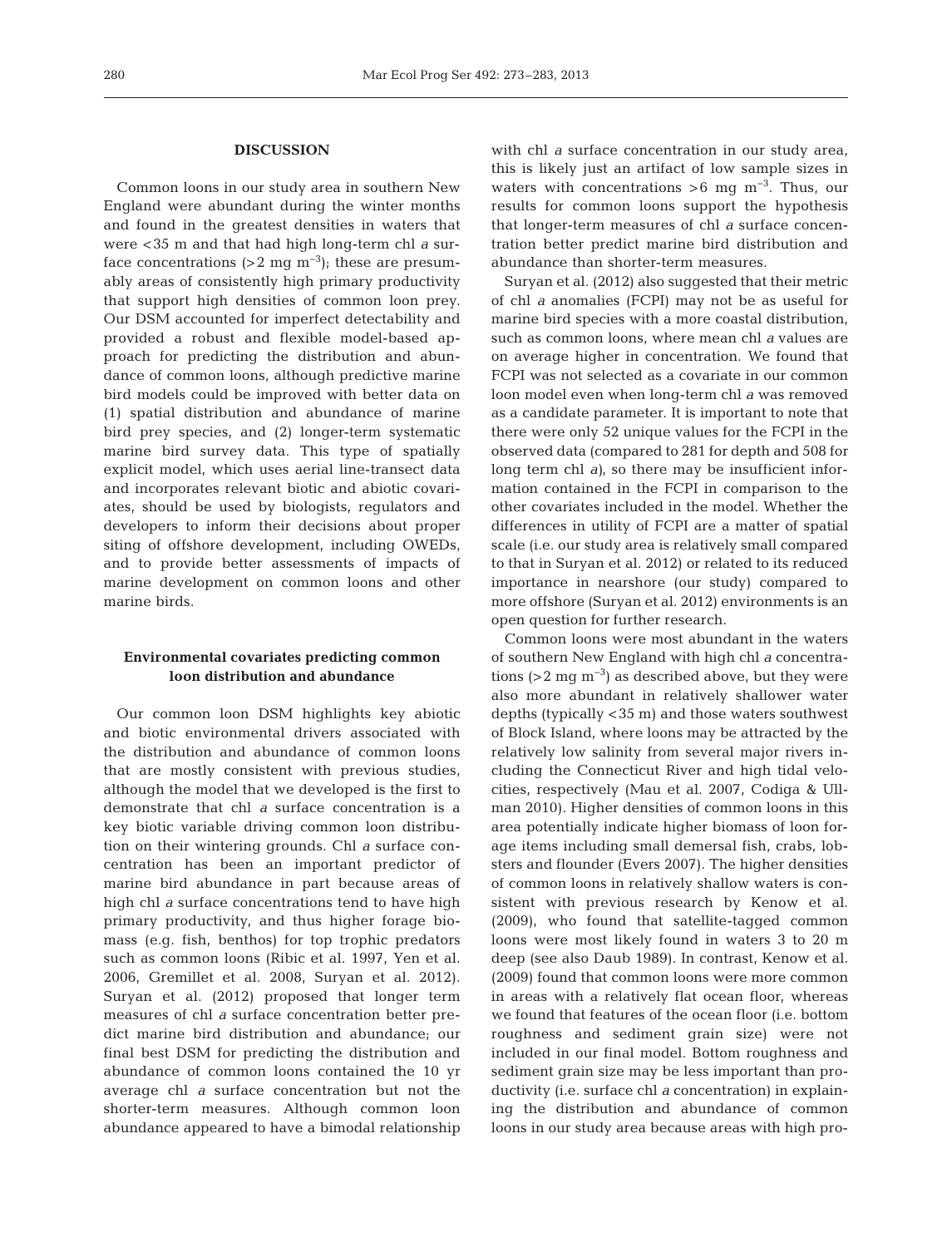ductivity that support high densities of diverse prey may be less directly associated with certain substrates in our area. Alternatively, areas with high productivity may allow loons to broaden their diet (e.g. benthic prey and demersal fish in the midwater column) and so be less reliant on a more restricted set of prey that are strongly associated with certain benthic habitat.

# **Improving spatially explicit models for predicting marine bird abundance**

Our DSM accounted for imperfect detectability and provided a robust and flexible model-based approach for predicting the distribution and abundance of common loons, although refinements could further improve these predictive models. For example, our common loon DSM allowed us to identify key environmental covariates, yet the best model explained a modest 38% of the overall variance. Poor model fit and relatively low predictive power are not unusual for such marine bird predictive models (Oppel et al. 2012, Winiarski et al. 2014) in part because the distribution and abundance of marine birds is highly dynamic over space and time, and because such models of top predators in marine systems rarely have accurate spatially explicit information about their prey and instead must rely on other environmental factors that only indirectly relate to the distribution and abundance of prey. A better understanding of the environmental factors that determine the distribution and abundance of prey species would inevitably improve spatially explicit models of top predators such as common loons.

Most marine bird surveys are conducted within relatively brief time periods, which likely results in a relatively high number of false absences (see Oppel et al. 2012). A recently developed common loon DSM in our study area that used both shipbased and aerial strip transect data revealed how combining multiple data sets over longer timeframes and multiple spatial scales can lead to improved model performance (Winiarski et al. 2014). Our linetransect sampling was robust, contemporary, and controlled for imperfect observer detectability, but was relatively short in duration (during the winter months in 2 consecutive years). We need more longer-term systematic surveys of common loons on their wintering grounds so that we gain temporal resolution and thus improve the accuracy and precision of models that predict common loon distribution and abundance.

# **Conservation implications for common loons in southern New England**

Our model predicted on average 5048 common loons (95% CI = 3993−6379) wintering in our southern New England 3800 km<sup>2</sup> study area, which was similar to estimates of common loon abundance estimated in the same study area in a previous winter using different survey protocols and a different predictive model (95% CI = 4726−6489; Winiarski et al. 2014). These population estimates for common loons in our study area in southern New England confirm that this area contains key habitat for wintering common loons (Evers 2007).

Given the importance of southern New England for wintering common loons, and the prospects for OWED in this region (Department of Energy 2011), the predicted distribution and abundance of common loons from our density-surface models needs to be carefully considered when deciding where to deve lop these large-scale offshore energy-production facilities. Nearshore waters (Daub 1989, Kenow et al. 2009), which our model clearly shows are important for common loons, are attractive for OWED because they usually provide lower construction and operational costs than facilities further offshore (Snyder & Kaiser 2009). We do not yet know the extent to which large-scale development will negatively impact this particular common loon population. Given the current conservation status of common loons in New England and our inadequate understanding of the population effects of displacement, we recommend that areas predicted to support high densities of common loons be excluded from OWED consideration. In our study area this includes the shallow waters southwest of Block Island that are known to be highly productive and important to a number of marine bird species, particularly wintering seaducks (Loring et al. 2014) and common loons (present study). Our DSM should also inform decisions about the location of new shipping routes that will be used during construction and maintenance of OWEDs because loons are sensitive to shipping and helicopter traffic (Schwemmer et al. 2011).

Continuing systematic surveys before and after OWED construction will further our understanding of the potential negative effects of OWED on common loons. Displacement from the developed area can be assessed with the model-based approach presented here (see also Petersen et al. 2011) which allows for incorporation of spatially explicit environmental covariates and accounts for spatial autocorrelation, both of which are known to be important for detect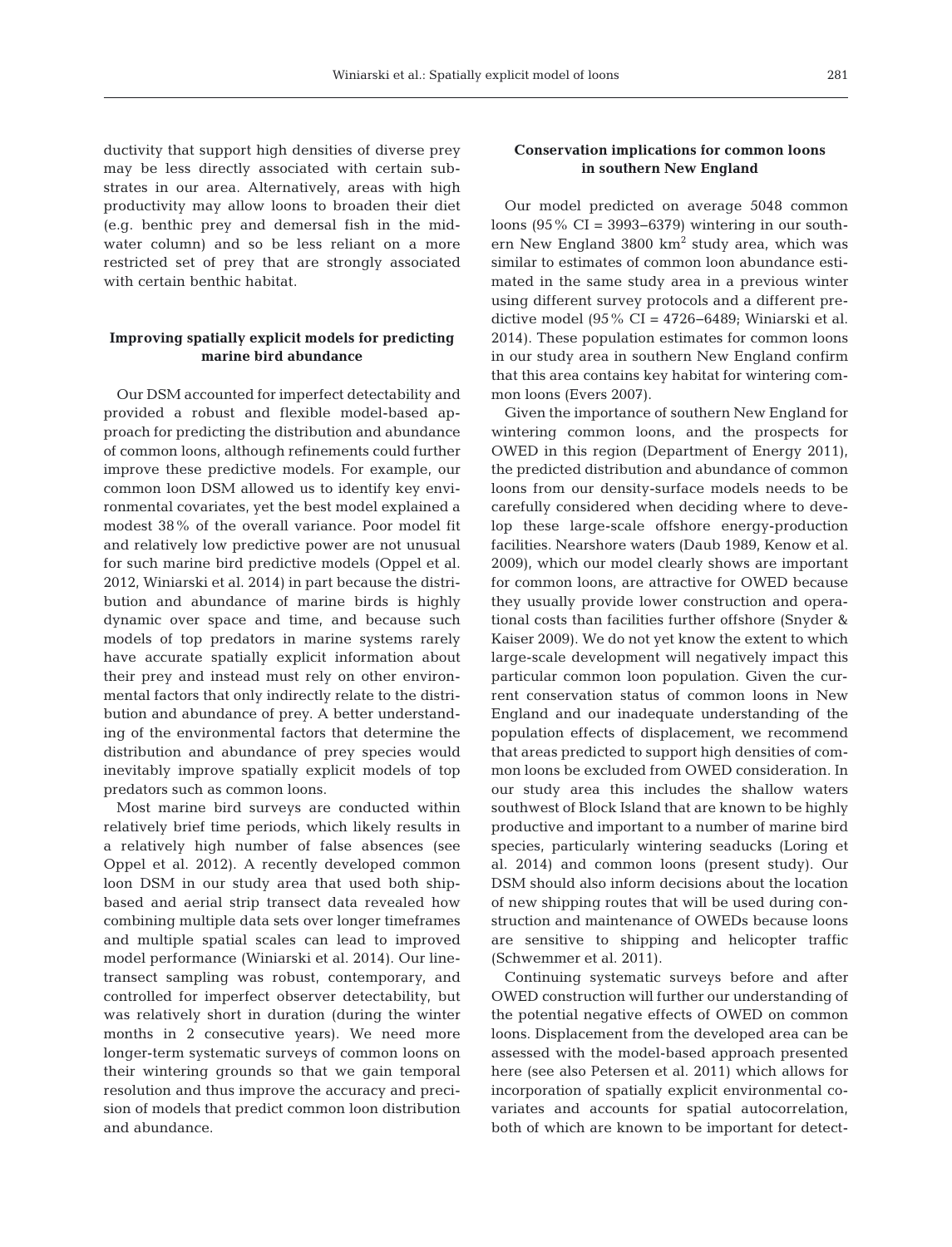ing changes in marine bird density in response to development (Pérez-Lapeña et al. 2010). Ultimately these spatially explicit abundance models can be used to inform decisions about siting of offshore development, including OWEDs, and to provide better assessments of impacts of marine development on common loons and other marine birds.

*Acknowledgements*. We thank the following people for their assistance with various aspects of the project. For help collecting survey data, we thank observers J. Veale and E. Jedrey. We also thank J. Chronic and D. McGowan of New England Specialized Aviation Services for piloting the Cessna Skymaster. This research was supported by grants from the State of Rhode Island for the Ocean Special Area Management Plan.

#### LITERATURE CITED

- ▶ [Alvo R, Hussell DJT, Berrill M \(1988\) The breeding success](http://dx.doi.org/10.1139/z88-110) of common loons (*Gavia immer*) in relation to alkalinity and other lake characteristics in Ontario. Can J Zool 66: 746−752
	- Buckland ST, Anderson DR, Burnham KP, Laake JL, Borchers DL, Thomas L (2001) Introduction to distance sampling: estimating abundance of biological populations. Oxford University Press, London
	- Buckland ST, Anderson DR, Burnham KP, Laake JL, Borchers DL, Thomas L (2004) Advanced distance sampling. Oxford University Press, London
- ► [Burgess NM, Meyer MW \(2008\) Methylmercury exposure](http://dx.doi.org/10.1007/s10646-007-0167-8) associated with reduced productivity in common loons. Ecotoxicology 17: 83−91
	- Camphuysen CJ, Fox AD, Leopold M, Petersen IK (2004) Towards standardized seabirds at sea census techniques in connection with environmental impact assessments for offshore wind farms. UK COWRIE 1 Report. Royal Netherlands Institute for Sea Research, Texel
	- Codiga DL, Ullman DS (2010) Characterizing the physical oceanography of coastal waters off Rhode Island, Part 1: Literature review, available observations, and a representative model simulation. Rhode Island Ocean Special Area Management Plan, Narragansett, RI
- ▶ [Creaser EP, Perkins HC, Pierce F \(1993\) Common loons](http://dx.doi.org/10.2307/3858183) feeding on lobsters. Maine Nat 1:223-224
	- Daub BC (1989) Behavior of common loons in winter. J Field Ornithol 60:305-311
	- Department of Energy (2011) Offshore energy workshop. A joint workshop by the Energy Department's office of Energy Efficiency and Renewable Energy and the Department of the Interior's Bureau of Ocean Energy Management. Department of Energy, Washington, DC
	- Evers DC (2007) Status assessment and conservation plan for the common loon *Gavia immer* in North America. BRI Report 2007-20, US Fish and Wildlife Service, Hadley, MA
- ► [Evers DC, Kaplan JD, Meyer MW, Reaman PS and others](http://dx.doi.org/10.1002/etc.5620170206) (1998) A geographic trend in mercury exposure in common loon feathers and blood. Environ Toxicol Chem 17: 173−183
	- Ford TB, Gieg JA (1995) Winter behavior of the common loon. J Field Ornithol 66: 22−29
- Forsell DJ (1999) Mortality of migratory waterbirds in mid-Atlantic coastal anchored gillnets during March and April, 1999. US Fish Wildl Serv Tech Rep, Chesapeake Bay Office, Annapolis, MD
- ► [Fox AD, Desholm M, Kahlert J, Christensen TK, Petersen IK](http://dx.doi.org/10.1111/j.1474-919X.2006.00510.x) (2006) Information needs to support environmental impact assessment of the effects of European marine offshore wind farms on birds. Ibis 148: 129−144
- ► [Furness RW, Wade HM, Masden EA \(2013\) Assessing vul](http://dx.doi.org/10.1016/j.jenvman.2013.01.025)nerability of marine bird populations to offshore wind farms. J Environ Manag 119:56-66
- ► [Gremillet D, Lewis S, Drapeau L, van Der Lingen CD and](http://dx.doi.org/10.1111/j.1365-2664.2007.01447.x) others (2008) Spatial match−mismatch in the Benguela upwelling zone: should we expect chlorophyll and seasurface temperature to predict marine predator distributions? J Appl Ecol 45:610-621
	- Haney JC (1990) Winter habitat of common loons on the continental shelf of the southeastern United States. Wilson Bull 102:253-263
- ► [Hedley SL, Buckland ST \(2004\) Spatial models for line tran](http://dx.doi.org/10.1198/1085711043578)sect sampling. J Agric Biol Environ Stat 9: 181−199
	- Jung RE (1991) Effects of human activities and lake characteristics on the behavior and breeding success of common loons. Passeng Pigeon 53: 207−218
- ► [Kenow KP, Adams D, Schoch N, Evers DC and others \(2009\)](http://dx.doi.org/10.1675/063.032.0204) Migration patterns and wintering range of common loons breeding in the northeastern United States. Waterbirds 32: 234−247
	- Lafrance M, Shumchenia E, King J, Pockalny R, Oakley B, Pratt S, Boothroyd J (2010) Benthic habitat distribution and subsurface geology selected sites from the Rhode Island Ocean Special Area Management Plan study area. Rhode Island Ocean Special Area Management Plan, Narragansett, RI
- ► [Langston RHW \(2013\) Birds and wind projects across the](http://dx.doi.org/10.1002/wsb.262) pond: a UK perspective. Wildl Soc Bull 37:5-18
	- Loring PH, Paton PWC, Osenkowski J, Gilliland SG, Savard JPL, McWilliams SR (2014) Habitat use of black scoters in southern New England and siting of offshore wind energy facilities. J Wildl Manag (in press)
- [Louzao M, Bécares J, Rodríguez B, Hyrenbach KD, Ruiz A,](http://dx.doi.org/10.3354/meps08124) ➤ Arcos JM (2009) Combining vessel-based surveys and tracking data to identify key marine areas for seabirds. Mar Ecol Prog Ser 391: 183−197
- ► [Mau JC, Wang DP, Ullman DS, Codiga DL \(2007\) Compari](http://dx.doi.org/10.1016/j.ecss.2006.10.011)son of observed (HF radar, ADCP) and model barotropic tidal currents in the New York Bight and Block Island Sound. Estuar Coast Shelf Sci 72: 129−137
	- McIntyre JW (1978) Wintering behavior of common loons. Auk 95: 396−403
	- Miller DL (2012) Distance: a simple way to fit detection functions to distance sampling data and calculate abundance/density for biological populations. R package version 0.7.1. http://CRAN.R-project.org/package=Distance
	- Miller DL (2013) dsm: density surface modelling of distance sampling data. R package version 2.0.1. http://CRAN.Rproject.org/package=dsm (accessed 5 March 2013)
- [Oppel S, Meirinho A, Ramírez I, Gardner B, O'Connell AF,](http://dx.doi.org/10.1016/j.biocon.2011.11.013) ➤ Miller PI, Louzao M (2012) Comparison of five modelling techniques to predict the spatial distribution and abundance of seabirds. Biol Conserv 156: 94−104
- [Pérez-Lapeña B, Wijnberg KM, Hulscher SJMH, Stein A](http://dx.doi.org/10.1111/j.1365-2664.2010.01850.x) ➤(2010) Environmental impact assessment of offshore wind farms: a simulation based approach. J Appl Ecol 47: 1110−1118